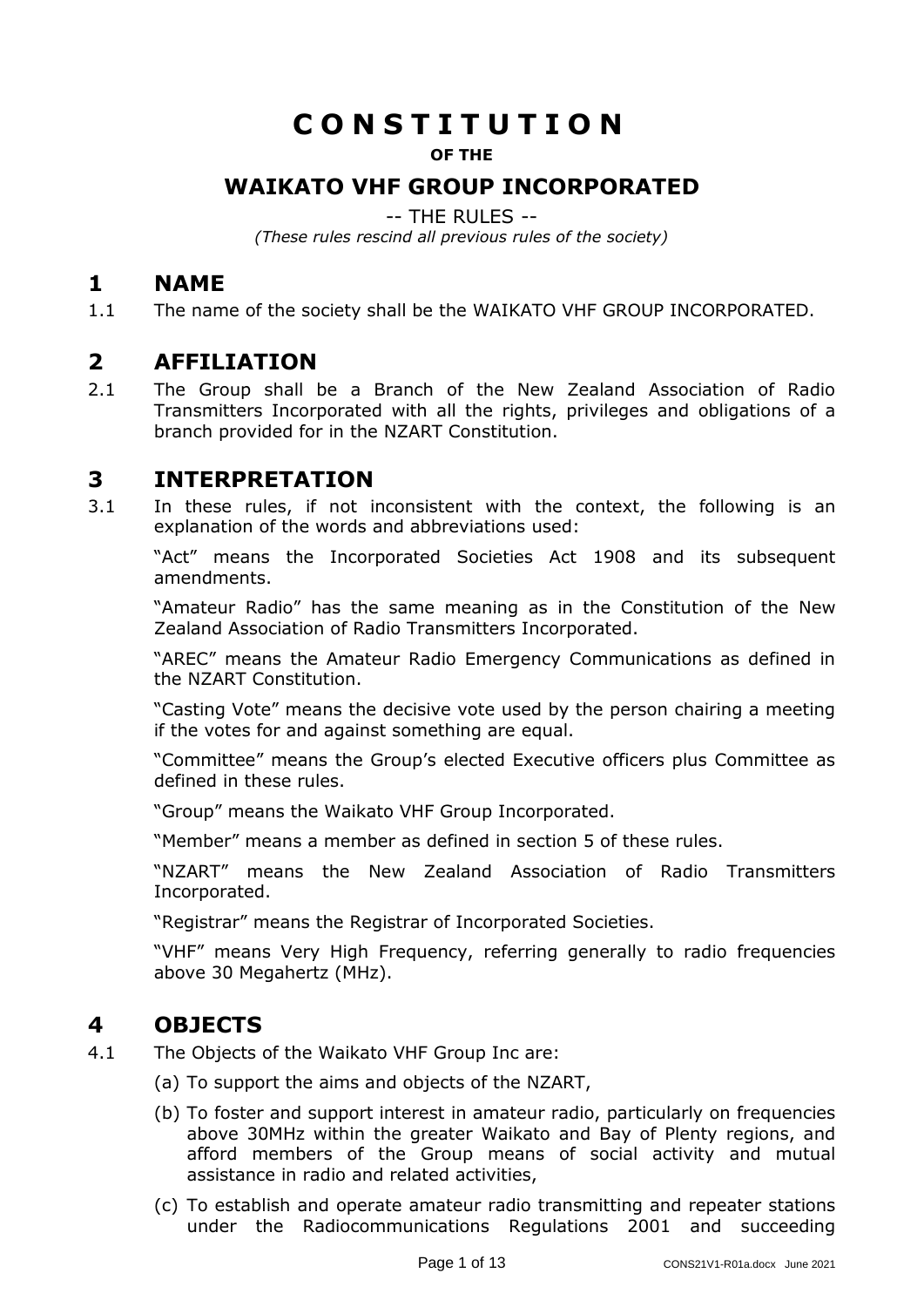amendments, and to appoint one or more of the Group's members to be trustees for each station,

- (d) To cooperate with local and central government authorities plus other organisations to assist in providing radio communications,
- (e) To lease, rent, buy or sell property for the furtherance of Group activities,
- (f) To buy, hire or otherwise obtain furniture, fittings, equipment and other items for use in connection with the Group's activities,
- (g) To borrow monies for the acquisition of property and equipment to further the Group's objects, in such a manner and upon such security as the members may approve in a general meeting,
- (h) To invest monies in such a manner as the Committee may from time to time determine,
- (i) To do such other things as in the opinion of the Group's members are consistent with these objects.
- 4.2 Pecuniary gain is not a purpose of the Group.

# <span id="page-1-0"></span>**5 MEMBERSHIP**

#### <span id="page-1-1"></span>**5.1 Becoming A Member**

- 5.1.1 Any person having an interest in amateur and experimental radio and who agrees with the Group's objects may, subject to the Committee's approval, become a Member of the Group upon application in writing and upon payment of the membership subscription. Membership shall be granted within one of the following:
	- 5.1.1.1 Fully paid up **Transmitting Members** who shall be holders of a current amateur station licence residing in New Zealand and be members of the NZART.
	- 5.1.1.2 Fully paid up **Non-transmitting Members** who shall be persons as in sub-clause 5.1.1.1 but who do not hold a current amateur station licence. They shall have all membership rights except that they shall have no right to:
		- (a) hold executive office,
		- (b) vote on any resolution to amend these rules,
		- (c) vote on any matter affecting Transmitting Member's rights or their special interests,
		- (d) vote on any proposal to submit a "Transmitting" remit to the NZART.
	- 5.1.1.3 The Group may admit fully paid up **Associate Members**, persons who reside outside the area specified (in 4.1 b) by the residential qualification as may be decided from time to time by the Annual General Meeting or are not members of NZART. Additionally, any society club or group having similar objects to this Group may affiliate as a body through **Club Membership**. Both these classes of membership shall have no right to vote at a General Meeting and shall not hold any office in the Group.
	- 5.1.1.4 Any two or more members residing permanently at the same address may be admitted jointly as **Family Members** of the Group. Each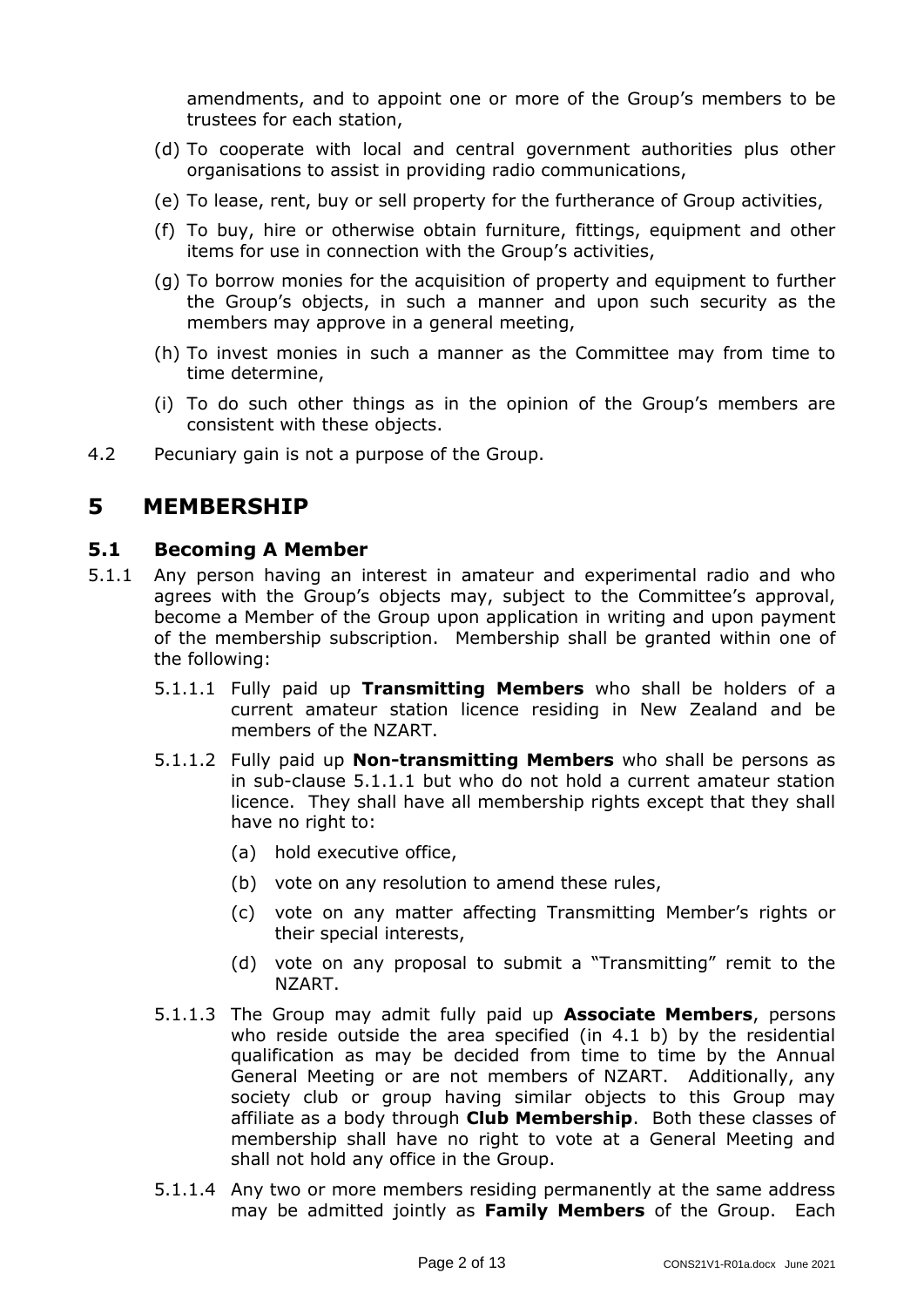member of a family membership shall have the same rights as their Transmitting or Non-Transmitting status conveys.

- 5.1.1.5 In a General Meeting and upon the Committee's recommendation, the Group may appoint **Honorary Members** (whether or not such persons are already Members of the Group) who shall hold office for one year from the date of their appointment without payment of the current year's subscription. Honorary Members shall be designated as "Transmitting" or "Non-Transmitting" and shall have membership rights accordingly.
- 5.1.1.6 **Life Members** shall be persons who have given valuable and distinguished service to the Group over a lengthy time. They shall be appointed at any general meeting upon the Committee's written recommendation and shall have rights consistent with the class of membership to which they would otherwise belong, but no subscription shall be required from them.
- 5.1.1.7 The Group may appoint **Student Members** upon [demonstration](https://www.royalsociety.org.nz/who-we-are/our-rules-and-codes/general-rules/royal-society-of-new-zealand/procedures-and-schedules-to-general-rules/student-member-criteria/) that the applicant is resident in New Zealand and currently enrolled in study at a New Zealand secondary school or tertiary educational institution. Student Members shall have the same rights as their Transmitting or Non-Transmitting status conveys.
- 5.1.2 Application for membership shall be made on the form prescribed for this purpose by the Committee. The Committee shall have the right to refuse membership to any person, but shall state their reasons for such rejection in writing.

#### <span id="page-2-0"></span>**5.2 Register Of Members**

- 5.2.1 The Group shall maintain a register of its members containing their names, addresses, callsigns, NZART affiliation, and the dates at which they became members, and shall upon demand submit a copy to the Registrar in accordance with the Act.
- 5.2.2 It shall be the responsibility of individual members to keep the Secretary informed of their contact details and any likely change to membership status.

#### <span id="page-2-1"></span>**5.3 Subscriptions**

- 5.3.1 Every member (except Honorary and Life Members) shall pay to the Group such annual subscriptions as may from time to time be determined at the Annual General Meeting and apply from the commencement of the next financial year.
- 5.3.2 The annual subscription for a Family Membership shall not exceed one and a half times that payable by an individual member.
- 5.3.3 The annual subscription shall fall due on the 1st day of January in each year. Any member whose subscription remains unpaid on that date shall not be entitled to vote, hold office, or enjoy any other privileges of Group membership until their arrears are paid in full.
- 5.3.4 Payment of the membership fee shall be credited first to the year in which the payment is made, unless the member has already paid for that year, in which case credit shall be applied for up to one year in advance.

### <span id="page-2-2"></span>**5.4 Cessation Of Membership**

Membership of the Group shall cease upon any of the following events:

5.4.1 If having paid the current year's subscription, any person may by giving written notice to the Secretary resign their membership. The Secretary shall maintain a record of any resignation.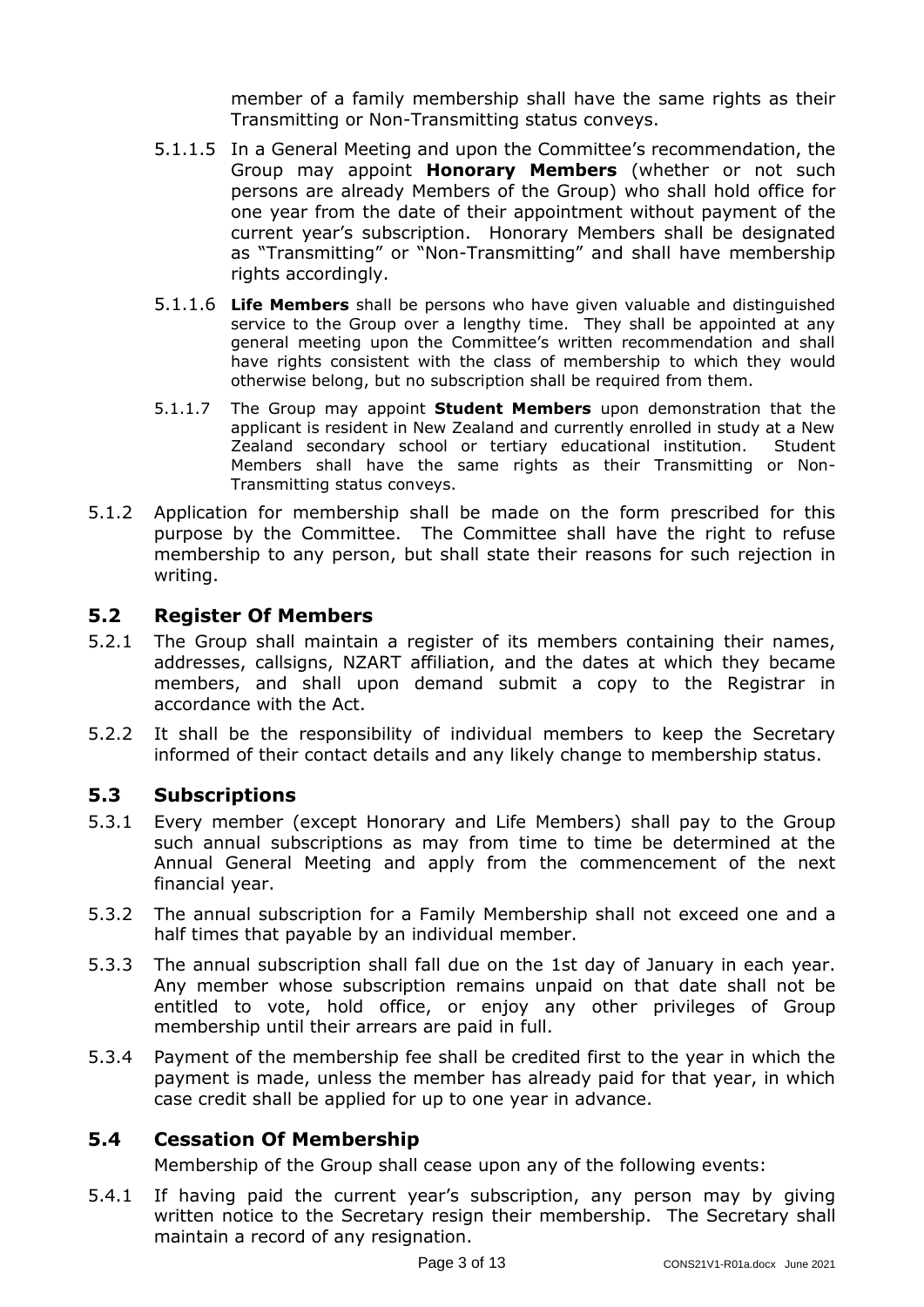- 5.4.2 If a Member or Associate fails to pay their annual subscription for three months after it falls due.
- 5.4.3 Expulsion of a member, according to the following procedure:
	- 5.4.3.1 Any person or organisation may make a complaint to the Executive that the conduct of a member is or has been injurious to the character of the Group. Every such complaint shall be in writing to the Secretary.
	- 5.4.3.2 If the Committee considers that there is sufficient substance in the complaint, it may invite the Member to attend a meeting of the Committee and to offer a written (preferred) and/or oral explanation of the Member's conduct.
	- 5.4.3.3 The Committee shall give the Member at least fourteen (14) days written notice of the meeting. That notice shall:
		- (a) sufficiently inform the member of the complaint so that they can offer an explanation of their conduct; and
		- (b) inform the member that if the Committee is not satisfied with the member's explanation that the Committee may expel the member from the Group.
	- 5.4.3.4 If in that meeting the Committee decides to expel the member from the Group, the member shall immediately cease to be a member of the Group.
	- 5.4.3.5 An expelled member may within fourteen (14) days give written notice of appeal to the Secretary. The Secretary shall then call a Special General Meeting to take place within twenty eight (28) days of receipt of that notice of appeal. If that meeting passes a resolution rescinding the expulsion, the member shall be reinstated immediately.
- 5.4.4 No person who has resigned or been expelled from the Group shall have any right or claim upon any of the assets of the Group, or be entitled to a refund of their subscription or part thereof.

# <span id="page-3-0"></span>**6 MANAGEMENT**

### <span id="page-3-1"></span>**6.1 Appointment Of Officers**

- 6.1.1 The Committee elected at each Annual General Meeting to hold office until the conclusion of the ensuing Annual General Meeting shall comprise:
	- 6.1.1.1 Executive Officers being a President, a Vice-President, a Secretary and a Treasurer, (plus an AREC Section Leader if the Group has a section established under section 8.6 of this Constitution).
	- 6.1.1.2 In lieu of a Secretary and a Treasurer, the Club may elect a Secretary-Treasurer to fill both offices, in which case the number of Committee members allowed under sub-clause (6.1.1.3) hereof shall be increased by one.
	- 6.1.1.3 In addition to the Executive Officers, a Committee of not less than two and not more than four members shall be elected, one of whom may be a Non-Transmitting member.
	- 6.1.1.4 Members in any General meeting may elect a Publicity Officer who may be a Non-Transmitting member and may be an additional Committee member if not already elected as such.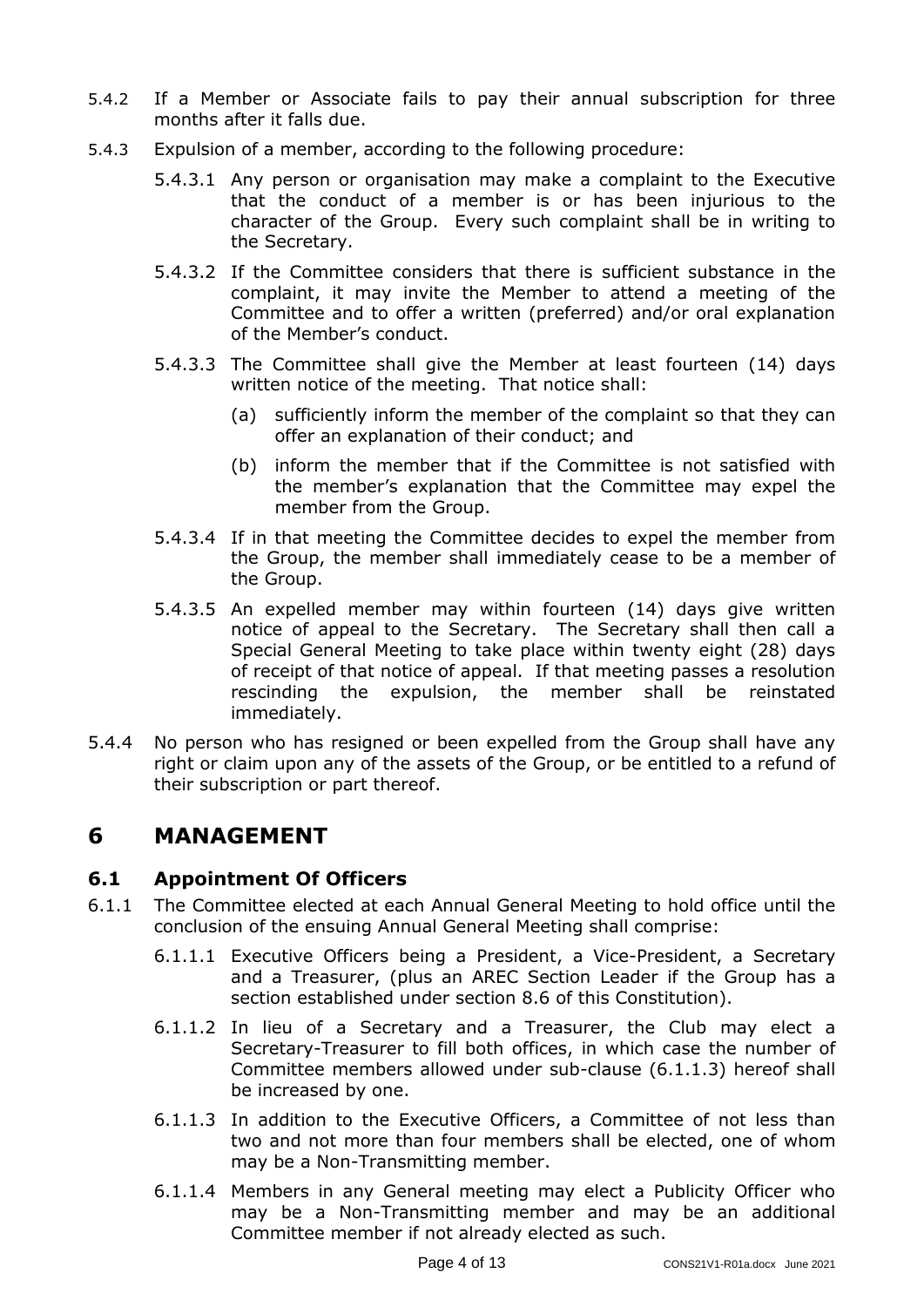- 6.1.2 Nominations for officers may be made in writing prior to the Annual General meeting, but shall be made and seconded orally at the meeting. Each nominee shall have been a financial member of NZART and the Group for at least the immediate past twelve months and shall signify their acceptance before any vote is taken.
- 6.1.3 When equality of voting occurs in a ballot for election of officers, the outcome of that ballot shall be determined by secret ballot among those present.
- 6.1.4 Any elected officer who without explanation acceptable to the Committee is absent from three consecutive meetings of the Committee shall automatically forfeit their position.
- 6.1.5 Any casual vacancy in the position of any Executive officer may be filled at a General meeting. Any casual vacancy in the number of committee members may be filled by an appointment of the Committee which shall be notified to members at the next General meeting following that appointment.

### <span id="page-4-0"></span>**6.2 Procedure Of The Committee**

- 6.2.1 Management of the Group's business shall be vested in its Executive Officers and Committee (hereafter referred to jointly as "the Committee"), who may exercise all such powers and do all such things as the Group by its rules or otherwise is authorised to do and are not hereby or by Statute directed or required to be done by the Group in a General meeting but subject nevertheless to the provisions of the Act and of these rules and any regulations not inconsistent with these rules, provided that no such regulations shall invalidate any prior act of the Committee which would have been valid if such regulations had not been made.
- 6.2.2 The Committee shall meet regularly and may make, repeal and amend policies and bylaws it considers necessary or convenient for the proper administration of the Group. Such policies and bylaws and their repeal or amendment shall be binding on all members until otherwise determined by the Committee or Members at a General Meeting.
- 6.2.3 The President, Vice President or Secretary shall call Committee meetings on such notice as they deem fit.
- 6.2.4 Committee meetings may be held in person or by any other means of communicating as decided on by the Executive Officers from time to time.
- 6.2.5 Any member may be present at a Committee meeting, but shall have no right to vote and may take part in discussion only at the invitation of the Chairperson of the meeting.
- 6.2.6 Questions arising at Committee meetings shall be decided by a simple majority of votes of those present.
- 6.2.7 The Chairperson of the Committee meeting and of any sub-committee shall have a deliberative vote only.
- 6.2.8 The remaining members of the Committee may act notwithstanding any vacancy in their body, but if and so long as their number is reduced below the number fixed for a quorum, the Committee may act for the purpose of summoning a General meeting of the Group but for no other purpose.
- 6.2.9 All acts done by any meeting of the Committee or of a sub-committee or by any person acting as a member of the same, shall, notwithstanding that it be afterwards discovered that there was some defect in the appointment of any such member or person acting as aforesaid, or that they or any of them were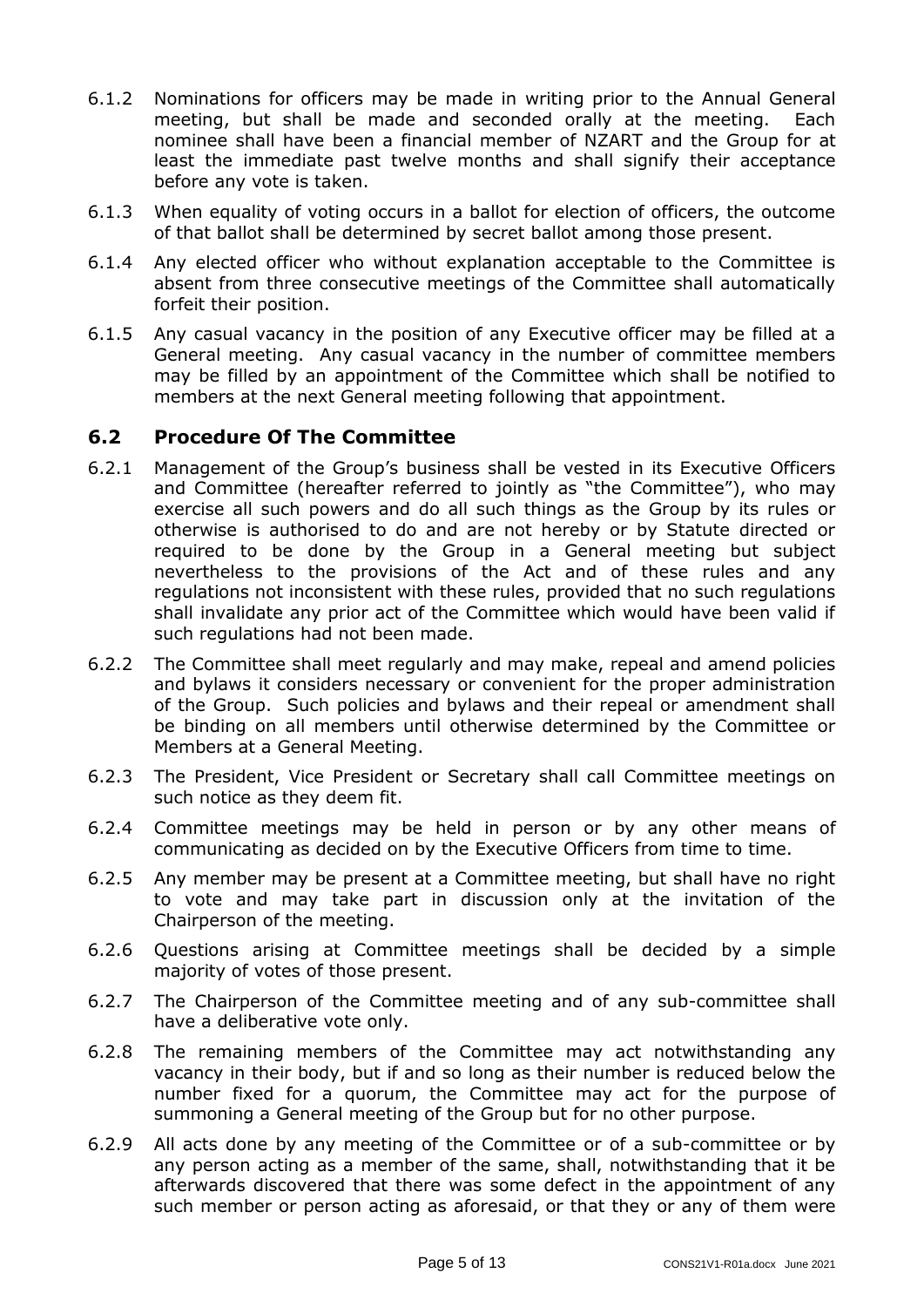disqualified, be as valid as if every such person had been duly appointed and was qualified to be a member of the Committee or sub-committee.

# <span id="page-5-0"></span>**6.3 Powers Of The Committee**

- 6.3.1 The Committee shall have control of the funds and assets of the Group and shall have all the administration powers necessary to properly carry out the Objects of the Group in accordance with this Constitution.
- 6.3.2 The Committee may delegate any of its powers to sub-committees consisting of such member or members as it decides. Any such sub-committee shall in exercising those delegated powers conform to any ground rules or instructions imposed on it by the Committee, and shall report to the Committee. The President shall be an ex-officio member of all sub-committees.

## <span id="page-5-1"></span>**6.4 Duties Of The Executive**

#### 6.4.1 The **PRESIDENT** shall:

- (a) Oversee the operation of the Group;
- (b) Ensure that these rules are followed;
- (c) Convene Meetings;
- (d) Chair meetings, deciding who may speak and when;
- (e) Report on the Group's immediate past year to each Annual General Meeting;
- (f) Advise the Registrar of Incorporated Societies of any rule changes;

#### 6.4.2 The **VICE-PRESIDENT** shall:

- (a) Carry out the President's duties if the President is temporarily unavailable. Under these circumstances, the Vice-President becomes Acting President and while carrying out the President's duties has all the powers vested in the President by these rules;
- (b) Become the President automatically if after calling nominations for office, no nomination is received for the office of President;
- (c) Play an active role in the Committee's affairs and assist with their duties.

#### 6.4.3 The **SECRETARY** shall:

- (a) Keep a record of all proceedings of meetings and the attendance of officers and members at such meetings,
- (b) Keep and maintain a Register of Members,
- (c) Notify members of all annual and special meetings and Committee members of Committee meetings,
- (d) Notify each person when elected, of their election to an office,
- (e) Attend to all correspondence ensuring that it is brought to the attention of the Committee and dealt with accordingly,
- (f) Ensure that all Group records and property are kept in safe custody,
- (g) Do such other duties in relation to the affairs of the Group as the Committee or the Chairperson of a meeting may from time to time require.
- 6.4.4 The **TREASURER** shall:
	- (a) Receipt, and bank in the name of the Group at a banking institution appointed by the Committee as the Group's bankers, all monies paid to the Group, and ensure investment of any funds surplus to immediate requirements upon such terms as the Committee approves,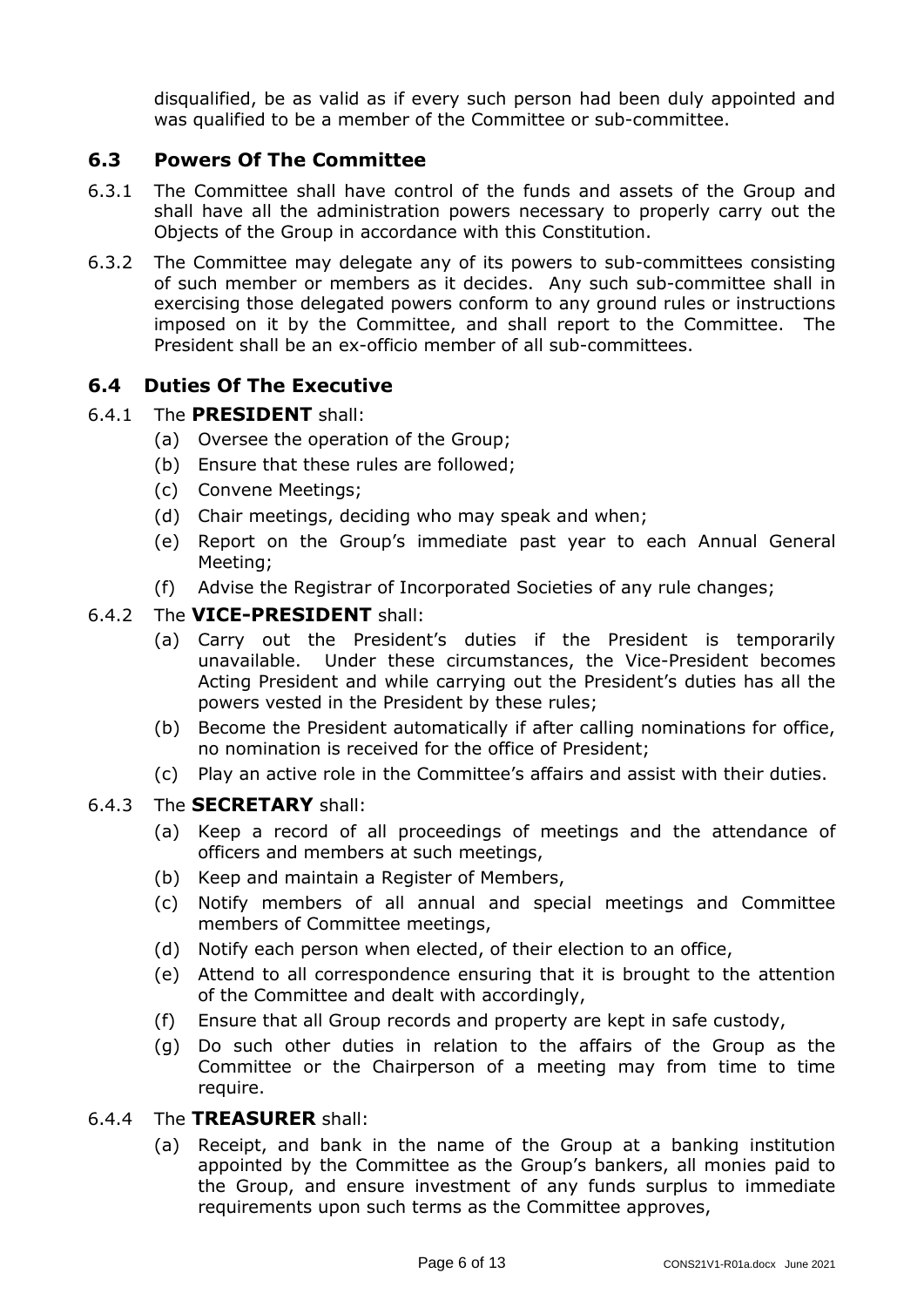- (b) Disburse the funds of the Group as may be determined by the Committee,
- (c) Keep the Group's records of Account and prepare the necessary financial accounts and statements,
- (d) Co-operate with the Group's Accounts Reviewer, and report to the Committee on the state of the Group's financial affairs as required,
- (e) Ensure all payments are approved or endorsed in the manner the Committee directs,
- (f) Do such other duties as the Committee may from time to time require.

#### <span id="page-6-0"></span>**6.5 Indemnity Of Officers**

6.5.1 No officer of the Group shall be liable for the acts, receipts, neglects or defaults of any other officer of the Group or for any loss occasioned by any error of judgement or oversight on his part or for any other loss damage or misfortune whatever which shall happen in the execution of the duties of their office or in relation thereto, unless the same happens through their own wilful default or dishonesty.

#### <span id="page-6-1"></span>**6.6 Notices**

- 6.6.1 Every notice to be given to any Member pursuant to any of these rules shall be deemed to be sufficiently given to and served on them if posted or delivered to them at their address appearing in the Group's Register of Members. Any notice given or served by post shall be deemed to have been served 72 hours after a properly addressed notice was put in an official postal box. Any notice transmitted electronically shall be deemed to have been delivered unless returned "undeliverable" within 48 hours, in which case that notice shall be posted to that person at the address recorded in the Group's Register of Members.
- 6.6.2 Failure by any Officer of the Group to give notice to any Member as required by this Constitution shall not invalidate any meeting or proceeding, providing that failure was accidental or inadvertent.

# <span id="page-6-2"></span>**7 MEETINGS**

### <span id="page-6-3"></span>**7.1 Conduct Of Meetings**

- 7.1.1 **General Meetings** of Members shall be called at least four times per year at a place and time determined by the Committee and advised to Members not less than fourteen (14) days prior to each meeting.
- 7.1.2 The **Annual General Meeting** shall be held by the end of March each year unless exceptional circumstances prevail upon which the meeting shall be called at the earliest opportunity thereafter, and members shall be given no fewer than fourteen (14) days prior written notice of the place and time plus agenda for that meeting. The business of the Annual General Meeting shall be to:
	- 7.1.2.1 Receive the Group's Annual Report via the President,
	- 7.1.2.2 Receive the independently reviewed statements of income and expenditure, and assets and liabilities of the Group for the immediate past financial year,
	- 7.1.2.3 Elect its Executive Officers and Committee for the ensuing twelve month period,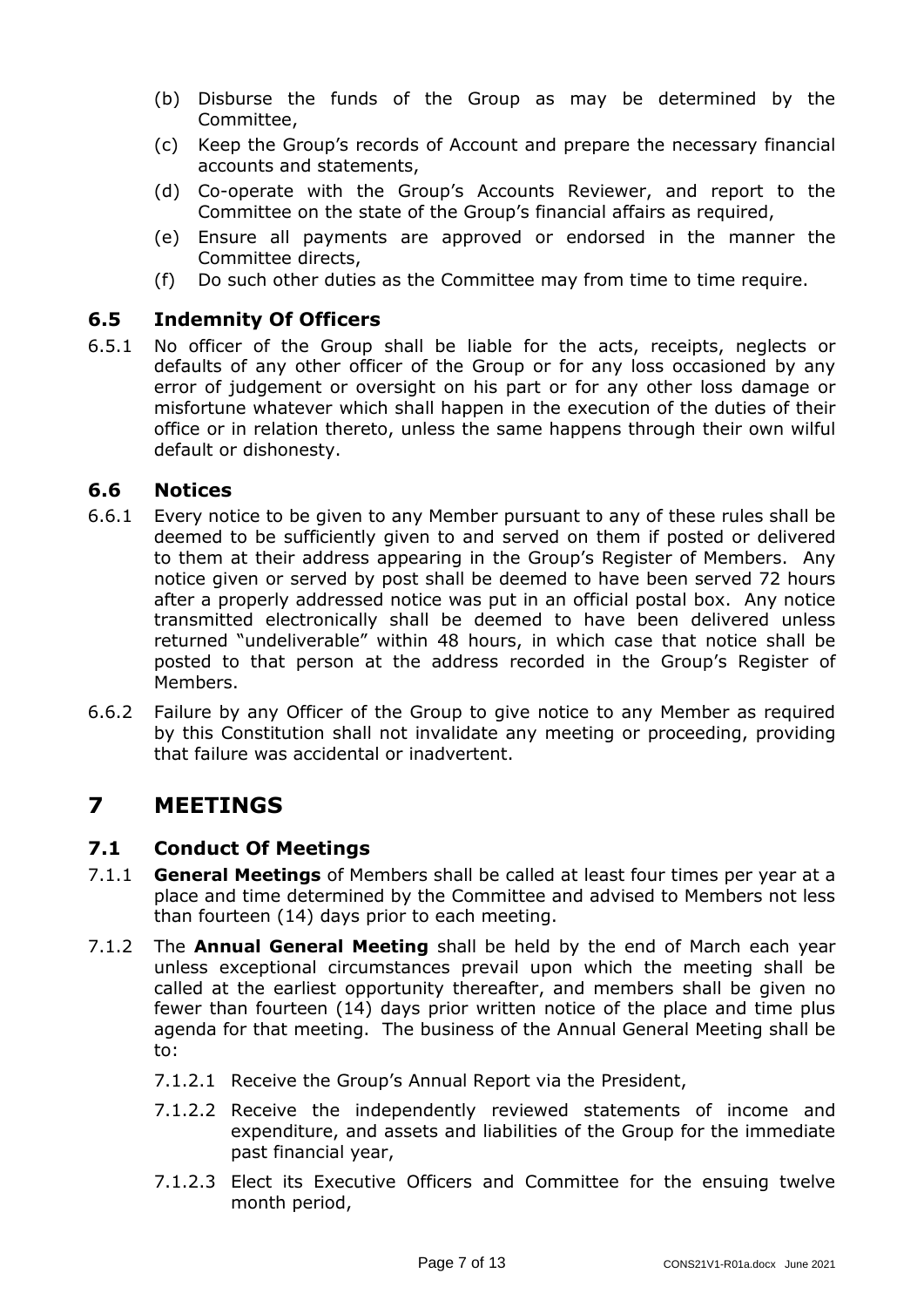- 7.1.2.4 Appoint an Accounts Reviewer (who shall not be a member of the Group's Executive) to carry out the duties set out in clause 8.3 hereof,
- 7.1.2.5 Set subscription rates to apply from the next 1st of January,
- 7.1.2.6 Transact such other business as may have been set out in the notice of meeting.
- 7.1.3 A **Special General Meeting** of members may be convened at any time by the Committee, and shall be convened on the requisition of no fewer than four members of the Committee or no fewer than eight members of the Group. Members shall be given no fewer than fourteen (14) days prior written notice stating the place, time and business to be transacted at such a meeting together with the wording of any proposed motions to give effect to that business. A Special General Meeting shall only consider business related to the reason for which it was called and notified to members.
- 7.1.4 The **chair** at all Group meetings, other than specially appointed subcommittees, shall be occupied by the President, or in the President's absence, by the Vice-President, or in the Vice President's absence, by any financial transmitting member of the Group elected by a majority of the financial members present.
- 7.1.5 A member may be represented at a meeting by a **proxy** appointed by notice in writing to the Secretary and received by the Secretary before the meeting.
- 7.1.6 The Executive and Committee shall at all times be bound by the majority decisions of its members at General Meetings.

#### <span id="page-7-0"></span>**7.2 Quorum**

7.2.1 No business shall be transacted at any meeting unless a quorum is present at the commencement of such business. The quorum shall be:

7.2.1.1 At any General Meeting, eight financial members.

- 7.2.1.2 At any Committee Meeting, at least fifty percent of the total number of members appointed to the Committee.
- 7.2.2 Should there be no quorum, the members present shall determine a new date for the meeting. Business may be discussed, but no motion voted upon.

### <span id="page-7-1"></span>**7.3 Voting**

- 7.3.1 Voting at all meetings shall be taken by voice, show of hands, or if requested, by secret ballot. When a secret ballot is requested, the meeting shall appoint two scrutineers, who may or may not be members, to control the ballot, count the votes and report the result.
- 7.3.2 No Member shall be eligible to vote at any meeting unless they are financial, and each Member (including each partner of a family membership) may exercise one vote on each motion.
- 7.3.3 At any meeting not being a Special General Meeting, questions shall be decided by a majority of greater than half of the financial members present and entitled to vote.
- 7.3.4 At Special General Meetings, questions shall be decided by a majority of at least two-thirds of the members present and entitled to vote.
- 7.3.5 The Chairperson shall have a deliberative and a casting vote at a General Meeting on questions other than elections of Officers and Committee members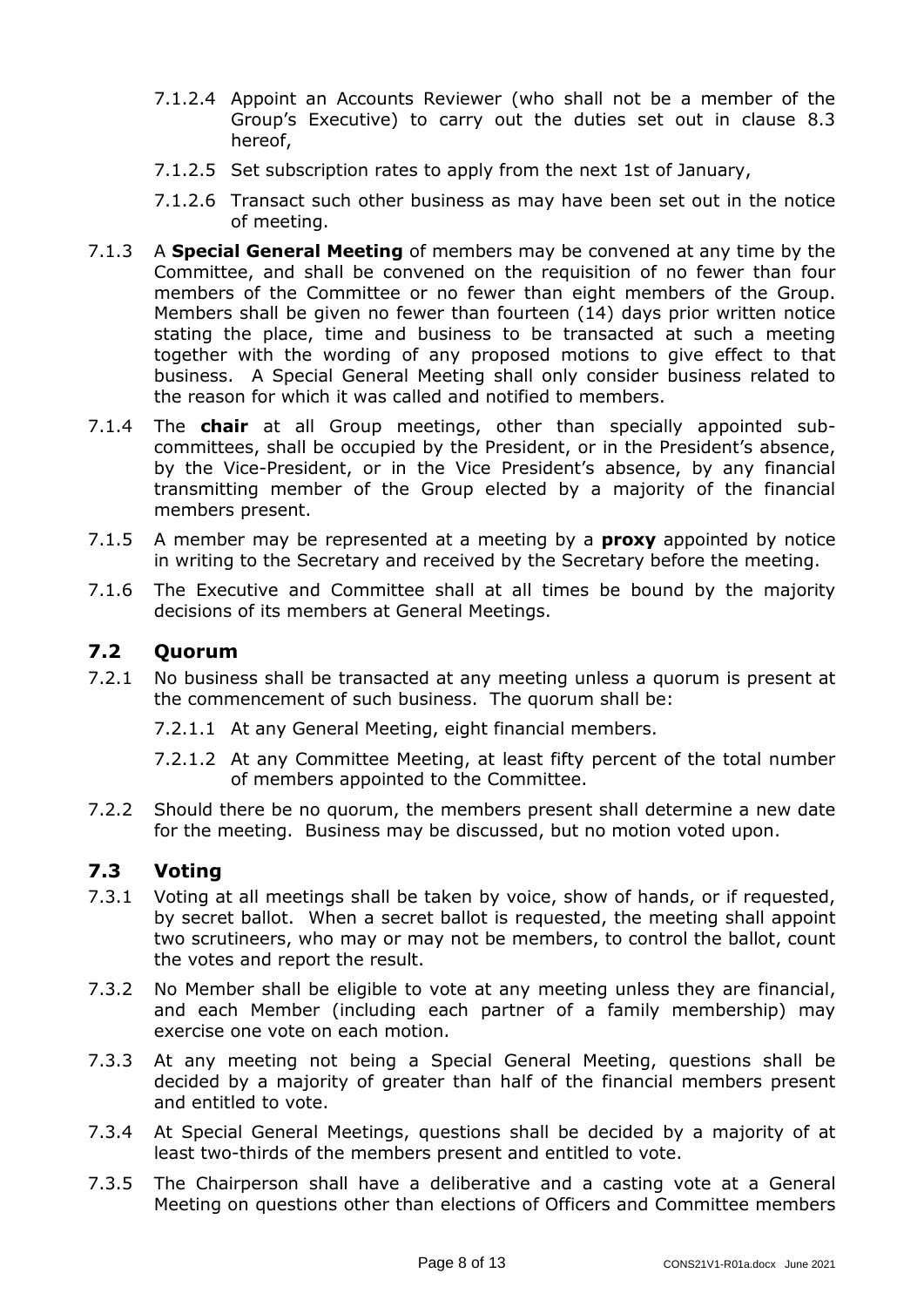and secret ballots in which cases the Chairperson shall have a deliberative vote only.

7.3.6 Members of NZART attached to the Group for voting purposes under the NZART constitution shall be entitled to vote with the branch on NZART business in accordance with the NZART constitution, notwithstanding that they are not members of the Group.

# <span id="page-8-0"></span>**8 OTHER ADMINSTRATIVE MATTERS**

### <span id="page-8-1"></span>**8.1 Income, Benefit or Advantage to be Applied to Objects**

- 8.1.1 Any income, benefit or advantage shall be applied to objects of the Group.
- 8.1.2 No member shall receive any free disbursement from the Group, whether by way of money, property or otherwise, except through:
	- 8.1.2.1 Providing professional services to the Group rendered in the course of business, charged at no greater rate than current market rates, or
	- 8.1.2.2 Receiving interest on money lent to the Group at no greater than current market rates.
- 8.1.3 Any member acting for the Group with the proper authority who incurs expense on the Group's behalf shall be entitled to reimbursement from the Group's property. They shall be indemnified only to the extent of the Group's property and effects against personal losses except where these occur through their own wilful neglect or default.

#### <span id="page-8-2"></span>**8.2 Financial Records And Statements**

- 8.2.1 The Group shall keep proper records of account in which shall be recorded full true and complete accounts of its financial affairs, assets, liabilities and transactions.
- 8.2.2 At the close of each financial year, which shall end on the 31st day of December, and at other times as the Committee may require, an income and expenditure account and a statement of assets and liabilities of the Group shall be prepared and shall be examined and reported on by the Group's Accounts Reviewer.
- 8.2.3 The Group shall deliver annually to the Registrar such financial statements and other information in the form and manner required by the Act.

#### <span id="page-8-3"></span>**8.3 Accounts Reviewer**

- 8.3.1 The Accounts Reviewer shall be supplied with a copy of the Club's accounts and statements, and it shall be their duty to thoroughly examine these with the financial records and vouchers relating thereto and report thereon.
- 8.3.2 If any casual vacancy occurs in the office of the Accounts Reviewer, the Committee shall appoint a replacement Accounts Reviewer to act until the next Annual General Meeting.

#### <span id="page-8-4"></span>**8.4 Patron**

8.4.1 The Group may at any time in a General Meeting appoint a person of standing and good repute (who need not be a member of the Group or of NZART) to be the Group's **Patron**. The office of Patron shall be a post of honour and carry no responsibilities.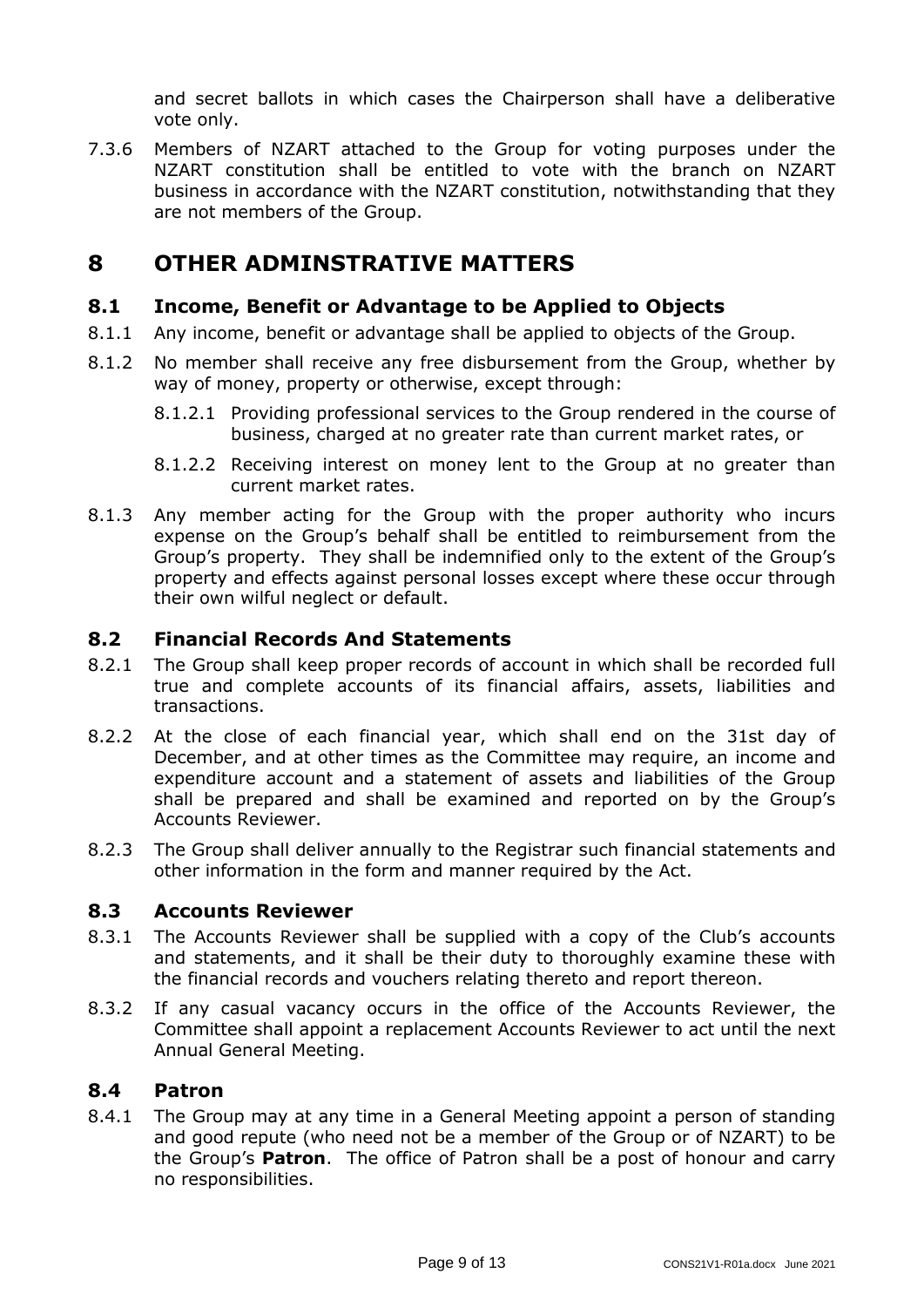## <span id="page-9-0"></span>**8.5 Solicitor**

8.5.1 The Committee may appoint a Solicitor for the Group.

### <span id="page-9-1"></span>**8.6 Amateur Radio Emergency Communications**

- 8.6.1 The Group may establish a section of the AREC in accordance with provisions of the NZART Constitution.
- 8.6.2 The accounts of any section so established shall be included with the Group accounts and reviewed accordingly.
- 8.6.3 The Club may (subject to the NZART constitution) make bylaws relating to the operation of its section of AREC and defining the relationship between this section and the Group.

### <span id="page-9-2"></span>**8.7 Common Seal**

8.7.1 The Secretary shall have custody of the Common Seal of the Group which shall be affixed to any instrument only with the authority of a resolution of the Committee and in the presence of a member of the Committee and the Secretary or such other person as the Committee may appoint for that purpose. Those persons shall sign every instrument to which the Seal is so affixed in their presence. Each affixing of the Seal shall be numbered consecutively and the Secretary shall record the number and brief description of the relevant document in a record kept for that purpose.

## <span id="page-9-3"></span>**8.8 Registered Office**

8.8.1 The Registered Office of the Group shall be at the residence of the Secretary or at such place as the Committee may decide from time to time. Notice of any change of that address shall be given to the Registrar in accordance with the Act.

### <span id="page-9-4"></span>**8.9 Alteration Of Rules**

- 8.9.1 Subject to section 21 of the Act, these rules or any of them may be altered added to or rescinded by a resolution in that behalf passed by a majority of not less than two-thirds of the members as, being entitled so to do, vote in person at an Annual or Special General Meeting of which notice specifying the intention to propose the resolution has been duly given.
- 8.9.2 No addition to or alteration of the Payment to Members clause or the Winding Up clause shall be approved without Inland Revenue Department approval.
- 8.9.3 Immediately upon any addition, alteration or revision, the text of the alteration shall be submitted to the Council of NZART for approval, and shall then be presented to the Registrar for registration.

### <span id="page-9-5"></span>**8.10 Cases Not Provided For**

- 8.10.1 If any question arises from interpretation of this Constitution or in the event of a case arising for which no provision is made in this Constitution, that question shall be settled by the Committee.
- 8.10.2 Any member who is dissatisfied with any determination of the Committee under clause 8.10.1 may, within such time as NZART Council shall allow, appeal to that Council after giving the NZART Secretary seven clear days notice of his intention to do so. The decision of NZART Council on any appeal shall, saving the rights of any Court of competent jurisdiction, be final and binding on the Group and its members.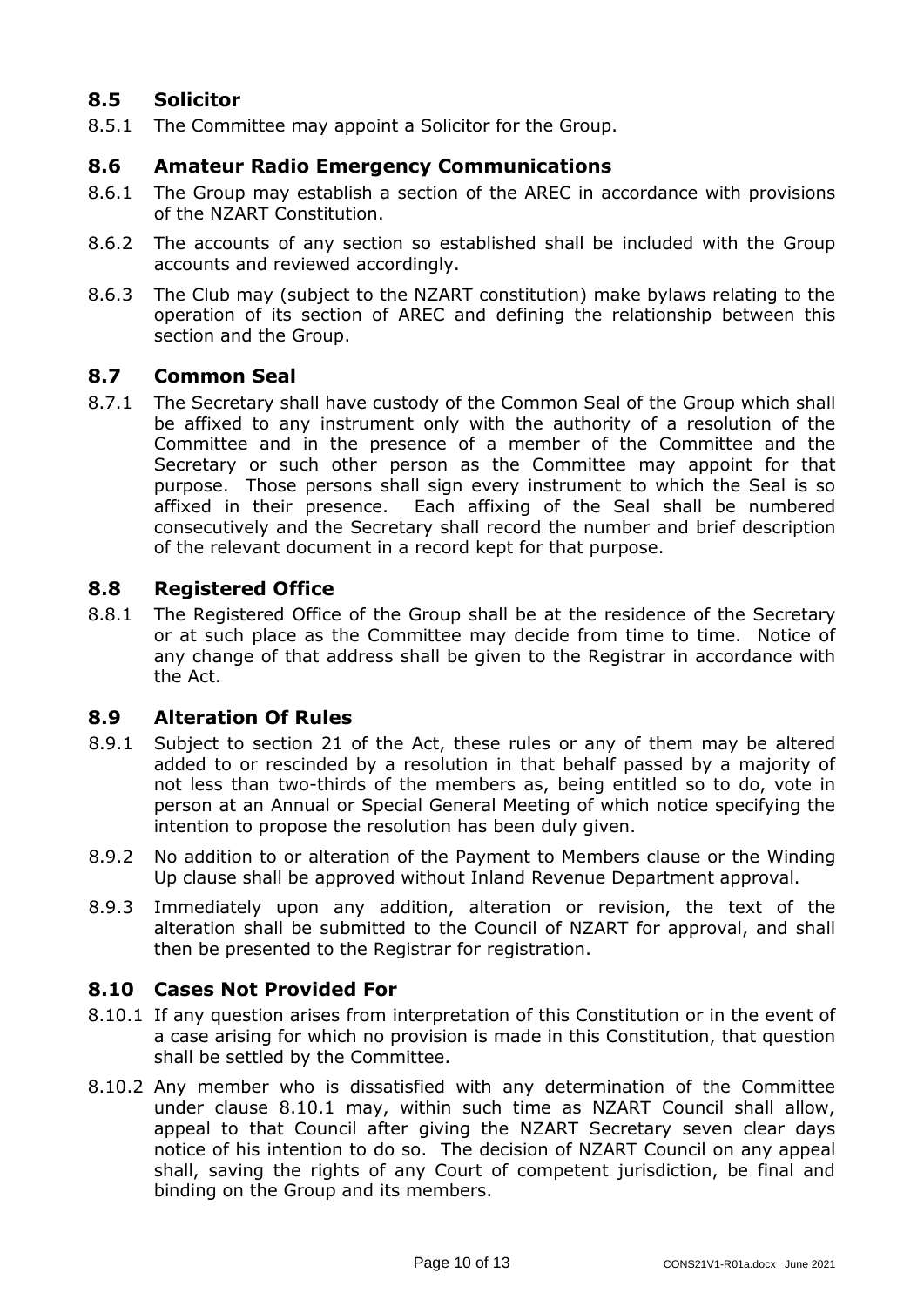### <span id="page-10-0"></span>**8.11 Winding Up**

- 8.11.1 The Group may be wound up voluntarily if a Special General Meeting of its members passes a resolution requiring the Group to be wound up and that resolution is confirmed at a subsequent Special General Meeting called for that purpose and held not earlier than thirty days after the date on which the resolution to be confirmed was passed.
- 8.11.2 If any property or assets remain after winding up or dissolution of the Group, and after settlement of all costs, debts, and liabilities, these shall not be paid to or distributed among members of the Group but shall be given or transferred to the NZART or any Branch thereof as resolved at the final Special General Meeting called for winding up the Group.

- *END OF CONSTITUTION –*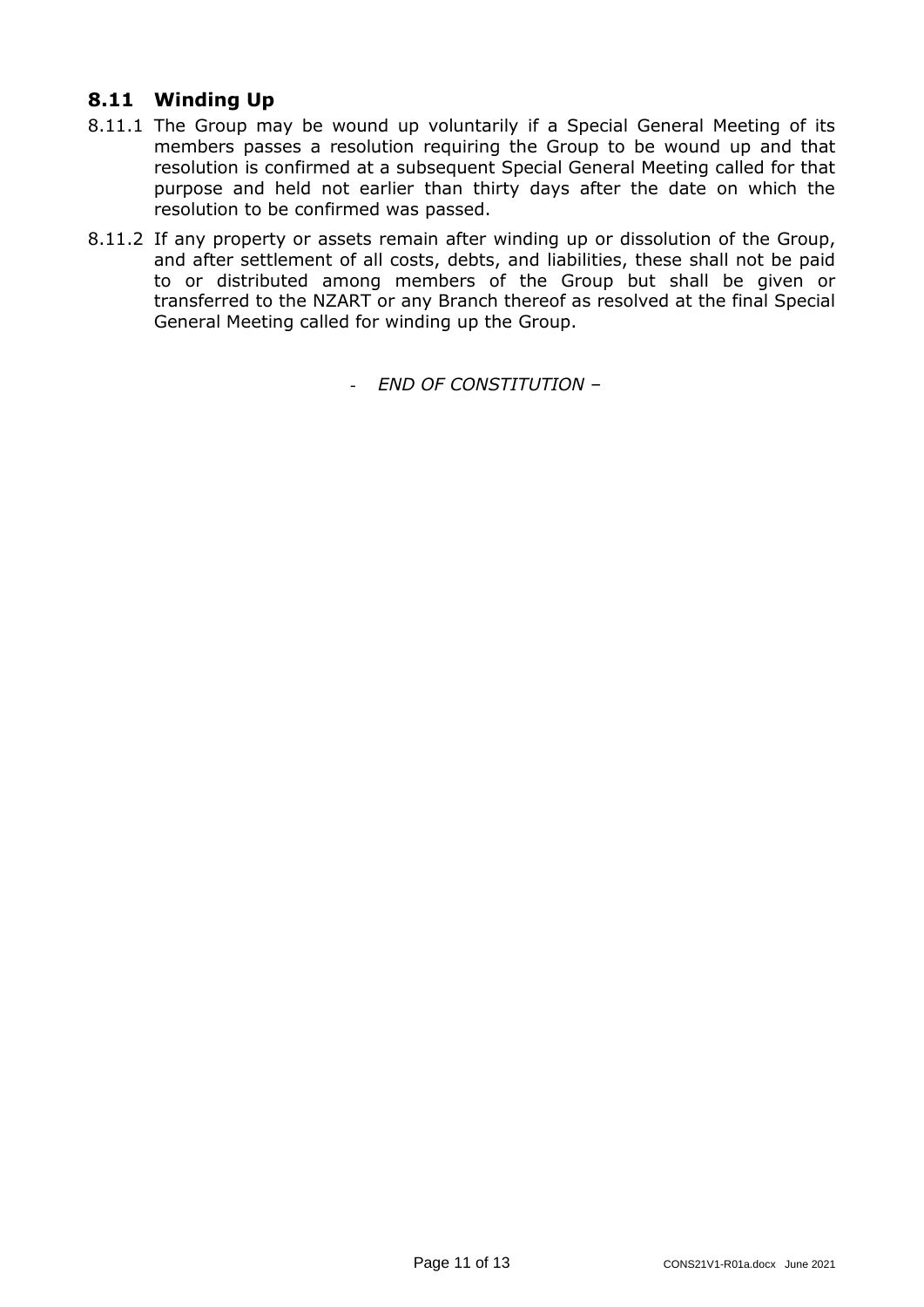Signed by (Revision Sub Committee):

GW Petrie<br>Secretary, Waikato VHF Group Incorporated<br>Management IV Brown

G W Petrie

I W Brown …………………………………………………… Treasurer, Waikato VHF Group Incorporated

 $\frac{d\psi\cdot\mathcal{C}d\zeta}{28|\psi\cdot|202|}$ 

N M Ellis Vice President, Waikato VHF Group Incorporated